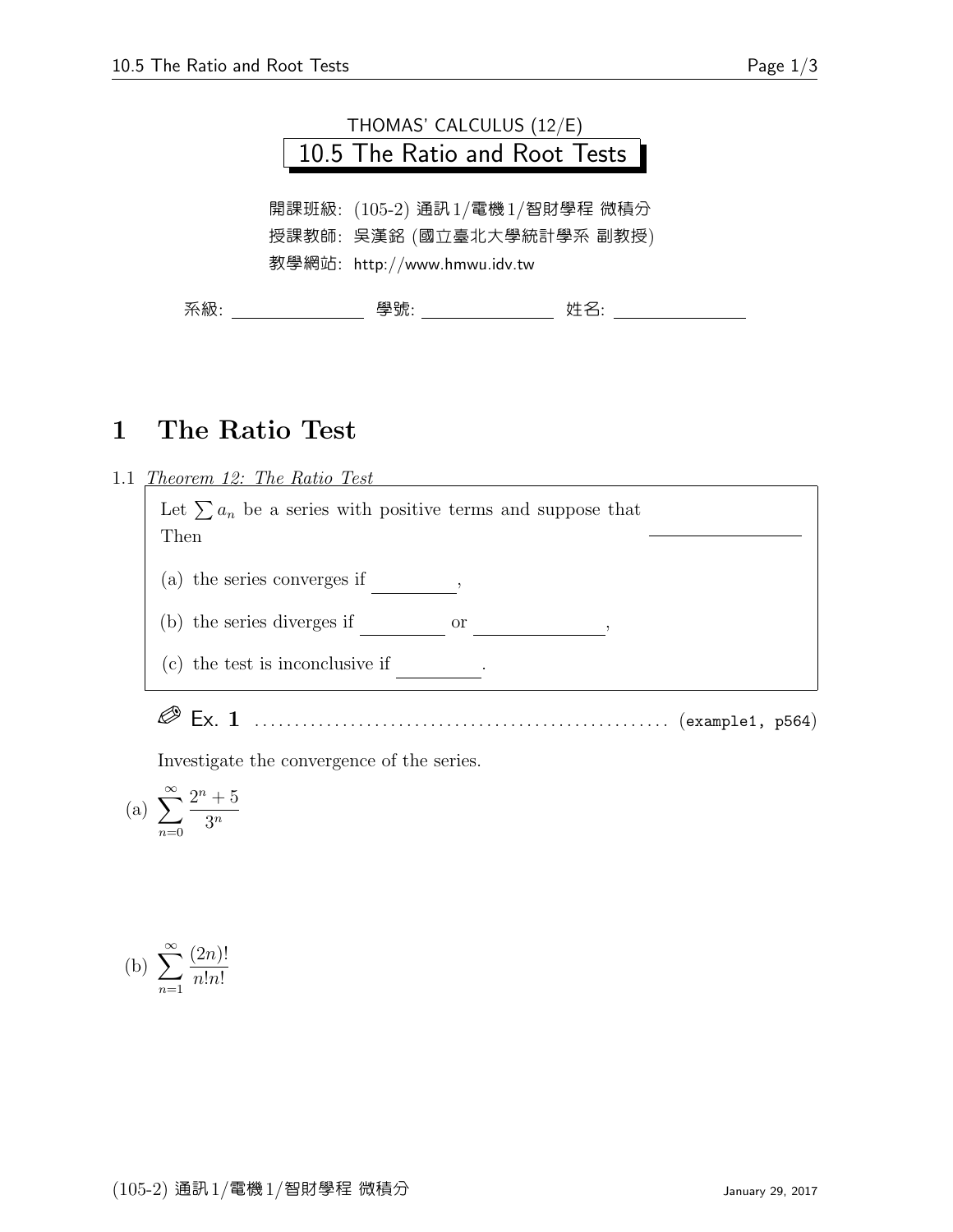$$
(c) \sum_{n=1}^{\infty} \frac{4^n n! n!}{(2n)!}
$$

## 2 The Root Test

## 2.1 Theorem 13: The Root Test



Ex. 2 . . . . . . . . . . . . . . . . . . . . . . . . . . . . . . . . . . . . . . . . . . . . . . . . . . . . (example2, p566)

Investigate the convergence of the series.

(a) 
$$
\sum_{n=1}^{\infty} \frac{n^2}{2^n}
$$

(b) 
$$
\sum_{n=1}^{\infty} \frac{2^n}{n^2}
$$

(c) 
$$
\sum_{n=1}^{\infty} (\frac{1}{1+n})^n
$$